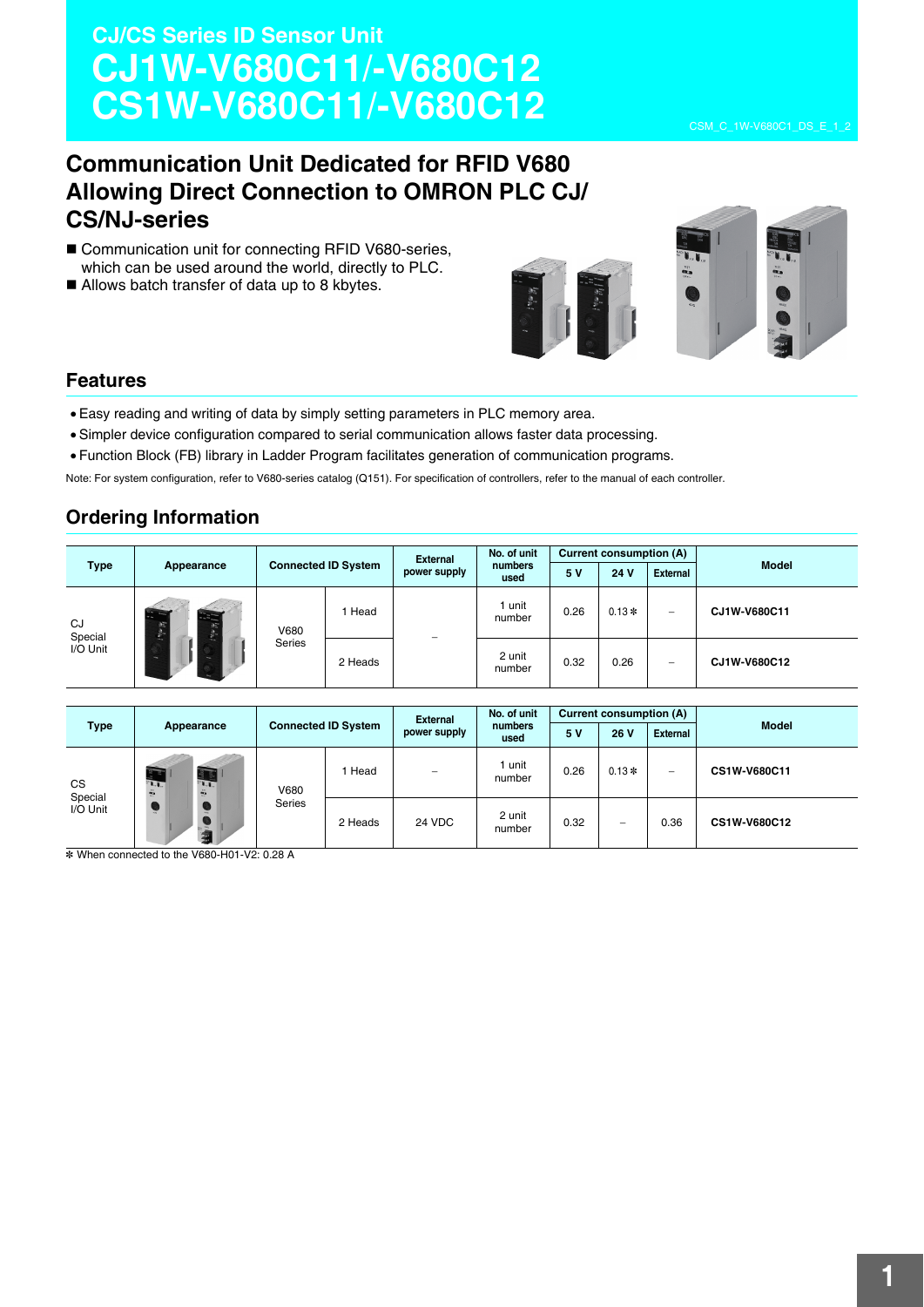## **General Specification**

| <b>Item</b>                                                                                                                                                                                                                       | <b>Model</b>                                               | CJ1W-V680C11                                        | CJ1W-V680C12 | <b>CS1W-V680C11</b>                                   | <b>CS1W-V680C12</b>      |  |  |
|-----------------------------------------------------------------------------------------------------------------------------------------------------------------------------------------------------------------------------------|------------------------------------------------------------|-----------------------------------------------------|--------------|-------------------------------------------------------|--------------------------|--|--|
|                                                                                                                                                                                                                                   | Internal: 5 V                                              | 0.26A                                               | 0.32A        | 0.26A                                                 | 0.32A                    |  |  |
| <b>Current</b><br>con-<br>sumption                                                                                                                                                                                                | Internal:<br>24 V/26 V                                     | 0.13 A $*$                                          | 0.26A        | 0.13 A $*$                                            | $\overline{\phantom{0}}$ |  |  |
|                                                                                                                                                                                                                                   | External: 24 V                                             |                                                     | -            | -                                                     | 0.36A                    |  |  |
| <b>Ambient operating</b><br>0 to $55^{\circ}$ C<br>temperature                                                                                                                                                                    |                                                            |                                                     |              |                                                       |                          |  |  |
| perature                                                                                                                                                                                                                          | Ambient storage tem-<br>–20°C to 75°C                      |                                                     |              |                                                       |                          |  |  |
| midity                                                                                                                                                                                                                            | Ambient operating hu-<br>10% to 90% (with no condensation) |                                                     |              |                                                       |                          |  |  |
| <b>Insulation resistance</b>                                                                                                                                                                                                      |                                                            | 20 m $\Omega$ min. at 500 VDC                       |              |                                                       |                          |  |  |
| Dielectric strength                                                                                                                                                                                                               |                                                            | 1,000 VAC for 1 minute                              |              |                                                       |                          |  |  |
| Degree of protection                                                                                                                                                                                                              |                                                            | Mounted in panel (IP30)                             |              |                                                       |                          |  |  |
| 10 to 57 Hz variable vibration, 0.075-mm double amplitude and 57 to 150 Hz variable vibration at 9.8 m/s <sup>2</sup><br><b>Vibration resistance</b><br>acceleration, with 10 sweeps in X, Y, and Z directions for 8 minutes each |                                                            |                                                     |              |                                                       |                          |  |  |
| <b>Shock resistance</b><br>147 m/s <sup>2</sup> in X, Y, and Z directions 3 times each                                                                                                                                            |                                                            |                                                     |              |                                                       |                          |  |  |
| Appearance                                                                                                                                                                                                                        |                                                            | $31 \times 65 \times 90$ mm (excluding protrusions) |              | $35 \times 130 \times 101$ mm (excluding protrusions) |                          |  |  |
| Weight                                                                                                                                                                                                                            |                                                            | 120 g max.                                          | 130 g max.   | 180 g max.                                            | 300 g max.               |  |  |

\* When connected to the V680-H01-V2: 0.28 A.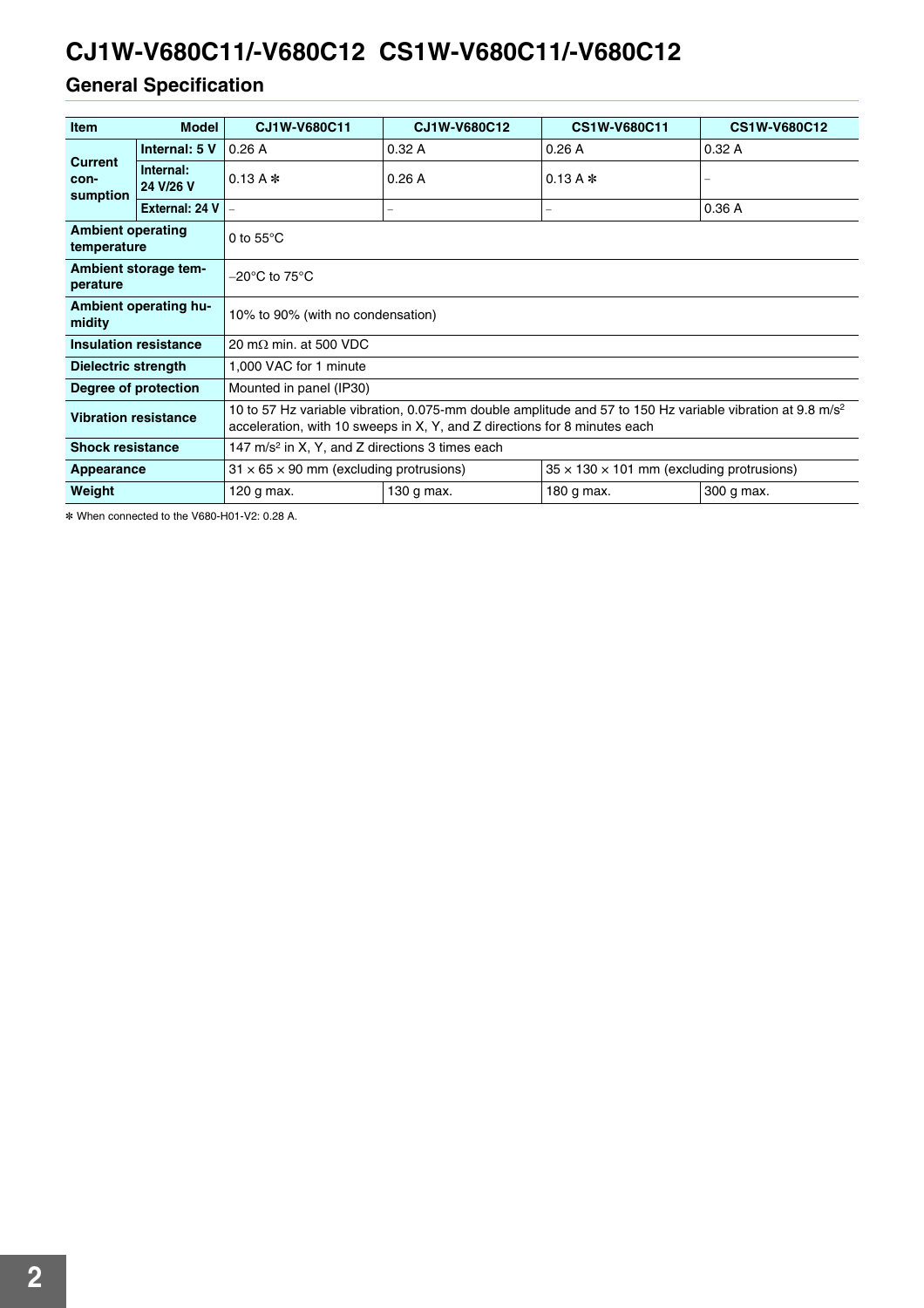## **Performance Specifications**

### **For CJ1 Series**

| <b>Model</b><br><b>Item</b>           |                                                                                                                                                                                                                                | CJ1W-V680C11                                                                            |                               |                                             | CJ1W-V680C12                                                                                                                                                                                         |  |  |  |
|---------------------------------------|--------------------------------------------------------------------------------------------------------------------------------------------------------------------------------------------------------------------------------|-----------------------------------------------------------------------------------------|-------------------------------|---------------------------------------------|------------------------------------------------------------------------------------------------------------------------------------------------------------------------------------------------------|--|--|--|
| Unit classification                   | Special I/O Unit                                                                                                                                                                                                               |                                                                                         |                               |                                             |                                                                                                                                                                                                      |  |  |  |
| Influence on CPU Unit's<br>cycle time | $0.15$ ms                                                                                                                                                                                                                      |                                                                                         |                               | 0.3 <sub>ms</sub>                           |                                                                                                                                                                                                      |  |  |  |
| <b>Mounting location</b>              | CJ1-series CPU Rack or CJ1-series Expansion Rack<br>(Cannot be mounted to C200H Expansion I/O Racks or SYSMAC BUS Slave Racks.)                                                                                                |                                                                                         |                               |                                             |                                                                                                                                                                                                      |  |  |  |
| <b>Connectable Antennas</b>           |                                                                                                                                                                                                                                | V680-series Amplifiers and Antennas *1                                                  |                               |                                             |                                                                                                                                                                                                      |  |  |  |
| <b>Applicable RF Tags</b>             | V680-series RF Tags                                                                                                                                                                                                            |                                                                                         |                               |                                             |                                                                                                                                                                                                      |  |  |  |
| No. of allocated units                | $\mathbf{1}$                                                                                                                                                                                                                   |                                                                                         |                               | $\overline{2}$                              |                                                                                                                                                                                                      |  |  |  |
| No. of allocated words                | 10 words                                                                                                                                                                                                                       |                                                                                         |                               | 20 words                                    |                                                                                                                                                                                                      |  |  |  |
| <b>Control protocol</b>               | Special protocol                                                                                                                                                                                                               |                                                                                         |                               |                                             |                                                                                                                                                                                                      |  |  |  |
|                                       | Special I/O Unit Area in<br>CIO Area: CIO 2000 to                                                                                                                                                                              | Constant data<br>exchange of 10 words/<br>Unit                                          |                               | CPU Unit to ID<br><b>Sensor Unit</b>        | Unit controls, communications<br>processing specification, data<br>storage area specification                                                                                                        |  |  |  |
| Data exchange                         | CIO 2959                                                                                                                                                                                                                       |                                                                                         |                               | <b>ID Sensor Unit to</b><br><b>CPU Unit</b> | Unit information, results<br>information, processing results<br>monitor                                                                                                                              |  |  |  |
| methods with CPU Unit                 | Special I/O Unit words in<br>DM Area: D20000 to<br>D29599                                                                                                                                                                      | 100 words/Unit<br>transferred when power<br>is turned ON or when<br>restarting the Unit | CPU Unit to ID<br>Sensor Unit |                                             | System Settings, Auto Wait Time<br>Setting, Write Protection Disable<br>Setting, Antenna Connection<br>Setting, Results Monitor Output,<br>Test Setting, Run/Test Switching<br><b>Method Setting</b> |  |  |  |
| Data transfer quantity                | 2,048 bytes max. (160 bytes/scan) *2                                                                                                                                                                                           |                                                                                         |                               |                                             | 2,048 bytes max./channel (160 bytes/scan) *2                                                                                                                                                         |  |  |  |
|                                       | Run Mode                                                                                                                                                                                                                       |                                                                                         |                               |                                             |                                                                                                                                                                                                      |  |  |  |
| <b>Operating modes</b>                | • Communications tests<br>• Distance level measurements<br>• Read speed level measurements<br><b>Test Mode</b><br>• Write speed level measurements<br>• Noise level measurements<br>• Communications success rate measurements |                                                                                         |                               |                                             |                                                                                                                                                                                                      |  |  |  |
| <b>Diagnostic functions</b>           | (1) CPU watchdog timer<br>(2) Communications error detection with RF Tag<br>(3) Antenna power supply error                                                                                                                     |                                                                                         |                               |                                             |                                                                                                                                                                                                      |  |  |  |

\*1. V680-H01 and V680-H01-V2 can be connected to 1CH-type ID Sensor Units only. They are not supported by 2CH-type ID Sensor Units.<br>\*2. If using Intelligent I/O Instructions is specified as the data transfer method, up to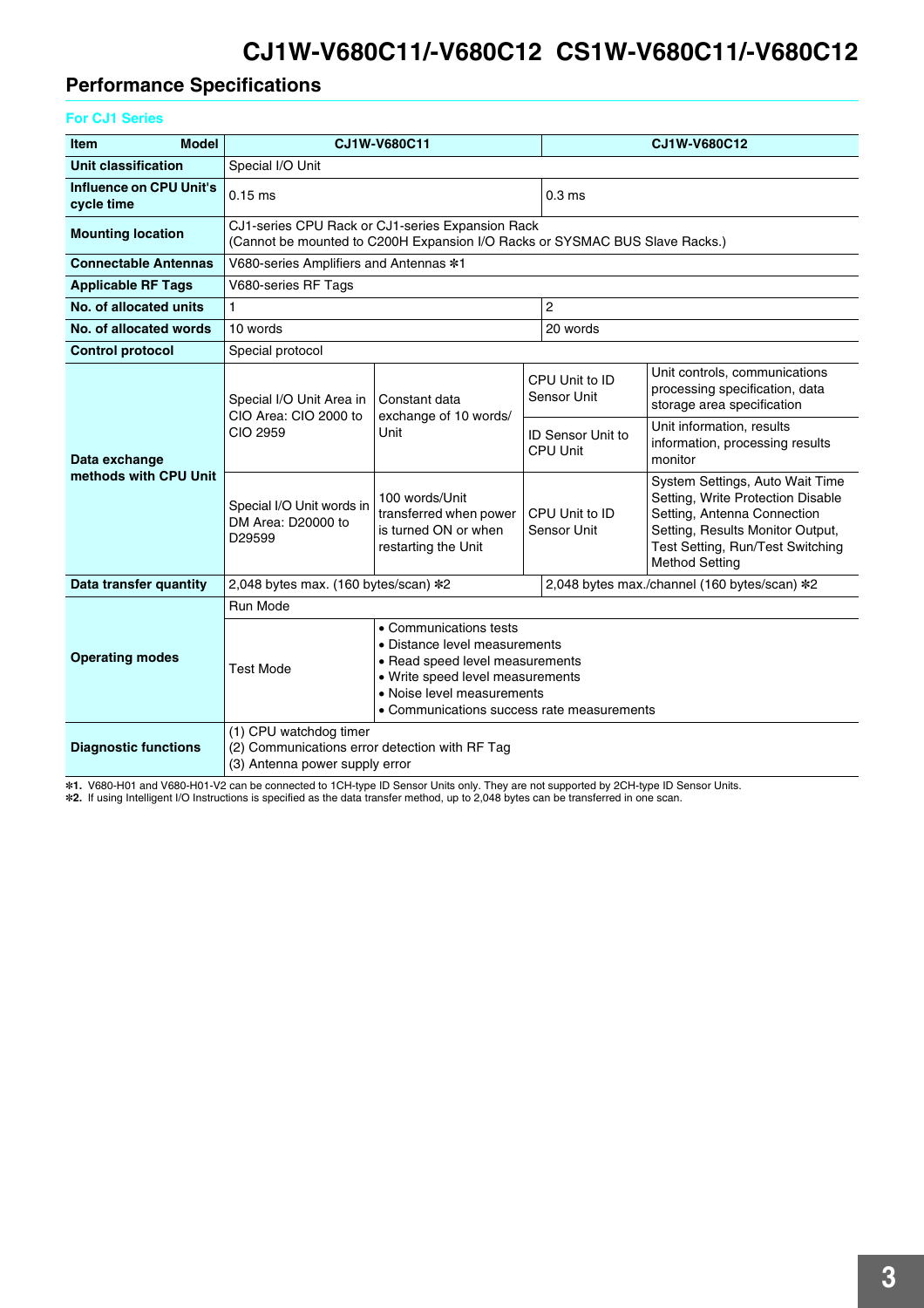| <b>For CS1 Series</b>                 |                                                                                                                                 |                                                                                                                                                                                                            |  |                                             |                                                                                                                                                                                                      |  |  |  |
|---------------------------------------|---------------------------------------------------------------------------------------------------------------------------------|------------------------------------------------------------------------------------------------------------------------------------------------------------------------------------------------------------|--|---------------------------------------------|------------------------------------------------------------------------------------------------------------------------------------------------------------------------------------------------------|--|--|--|
| <b>Model</b><br><b>Item</b>           |                                                                                                                                 | CS1W-V680C11                                                                                                                                                                                               |  |                                             | <b>CS1W-V680C12</b>                                                                                                                                                                                  |  |  |  |
| Unit classification                   | Special I/O Unit                                                                                                                |                                                                                                                                                                                                            |  |                                             |                                                                                                                                                                                                      |  |  |  |
| Influence on CPU<br>Unit's cycle time | $0.15$ ms                                                                                                                       |                                                                                                                                                                                                            |  | 0.3 <sub>ms</sub>                           |                                                                                                                                                                                                      |  |  |  |
| <b>Mounting location</b>              | CS1-series CPU Rack or CS1-series Expansion Rack<br>(Cannot be mounted to C200H Expansion I/O Racks or SYSMAC BUS Slave Racks.) |                                                                                                                                                                                                            |  |                                             |                                                                                                                                                                                                      |  |  |  |
| <b>Connectable Antennas</b>           |                                                                                                                                 | V680-series Amplifiers and Antennas *1                                                                                                                                                                     |  |                                             |                                                                                                                                                                                                      |  |  |  |
| <b>Applicable RF Tags</b>             | V680-series RF Tags                                                                                                             |                                                                                                                                                                                                            |  |                                             |                                                                                                                                                                                                      |  |  |  |
| No. of allocated units                | $\mathbf{1}$                                                                                                                    |                                                                                                                                                                                                            |  | $\overline{2}$                              |                                                                                                                                                                                                      |  |  |  |
| No. of allocated words                | 10 words                                                                                                                        |                                                                                                                                                                                                            |  | 20 words                                    |                                                                                                                                                                                                      |  |  |  |
| <b>Control protocol</b>               | Special protocol                                                                                                                |                                                                                                                                                                                                            |  |                                             |                                                                                                                                                                                                      |  |  |  |
|                                       | Special I/O Unit Area in<br>CIO Area: CIO 2000 to                                                                               | Constant data<br>exchange of 10 words/                                                                                                                                                                     |  | CPU Unit to ID<br>Sensor Unit               | Unit controls, communications<br>processing specification, data<br>storage area specification                                                                                                        |  |  |  |
| Data exchange                         | CIO 2959                                                                                                                        | Unit                                                                                                                                                                                                       |  | <b>ID Sensor Unit to</b><br><b>CPU Unit</b> | Unit information, results<br>information, processing results<br>monitor                                                                                                                              |  |  |  |
| methods with CPU Unit                 | Special I/O Unit words in<br>DM Area: D20000 to<br>D29599                                                                       | 100 words/Unit<br>transferred when power<br>is turned ON or when<br>restarting the Unit                                                                                                                    |  | CPU Unit to ID<br>Sensor Unit               | System Settings, Auto Wait Time<br>Setting, Write Protection Disable<br>Setting, Antenna Connection<br>Setting, Results Monitor Output,<br>Test Setting, Run/Test Switching<br><b>Method Setting</b> |  |  |  |
| Data transfer quantity                | 2,048 bytes max. (160 bytes/scan) *2                                                                                            |                                                                                                                                                                                                            |  |                                             | 2,048 bytes max./channel (160 bytes/scan) *2                                                                                                                                                         |  |  |  |
|                                       | Run Mode                                                                                                                        |                                                                                                                                                                                                            |  |                                             |                                                                                                                                                                                                      |  |  |  |
| <b>Operating modes</b>                | <b>Test Mode</b>                                                                                                                | • Communications tests<br>• Distance level measurements<br>• Read speed level measurements<br>• Write speed level measurements<br>• Noise level measurements<br>• Communications success rate measurements |  |                                             |                                                                                                                                                                                                      |  |  |  |
| <b>Diagnostic functions</b>           | (1) CPU watchdog timer<br>(2) Communications error detection with RF Tag<br>(3) Antenna power supply error                      |                                                                                                                                                                                                            |  |                                             |                                                                                                                                                                                                      |  |  |  |

\*1. V680-H01 and V680-H01-V2 can be connected to 1CH-type ID Sensor Units only. They are not supported by 2CH-type ID Sensor Units.<br>\*2. If using Intelligent I/O Instructions is specified as the data transfer method, up to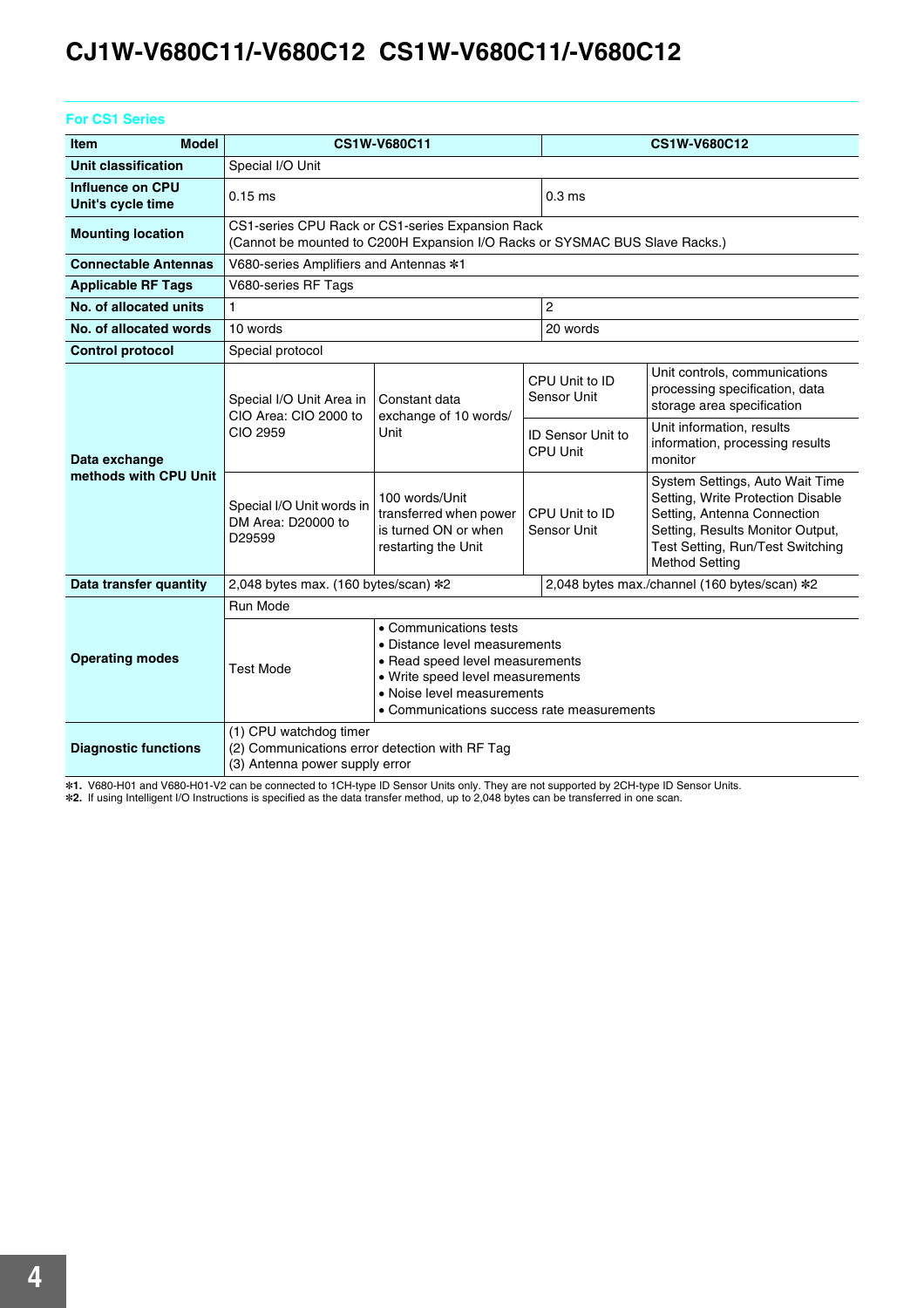### **For NJ Series**

| <b>Model</b><br><b>Item</b>            |                                                                                                            | CJ1W-V680C11                                                                                                                                                                                               | CJ1W-V680C12 |  |  |  |  |
|----------------------------------------|------------------------------------------------------------------------------------------------------------|------------------------------------------------------------------------------------------------------------------------------------------------------------------------------------------------------------|--------------|--|--|--|--|
| Unit classification                    | Special I/O Unit                                                                                           |                                                                                                                                                                                                            |              |  |  |  |  |
| <b>Mounting location</b>               |                                                                                                            | NJ-series CPU Rack or NJ-series Expansion Rack                                                                                                                                                             |              |  |  |  |  |
| <b>Connectable Antennas</b>            |                                                                                                            | V680-series Amplifiers and Antennas *                                                                                                                                                                      |              |  |  |  |  |
| <b>Applicable RF Tags</b>              | V680-series RF Tags                                                                                        |                                                                                                                                                                                                            |              |  |  |  |  |
|                                        | Run Mode                                                                                                   |                                                                                                                                                                                                            |              |  |  |  |  |
| <b>Operating modes</b>                 | <b>Test Mode</b>                                                                                           | • Communications tests<br>• Distance level measurements<br>• Read speed level measurements<br>• Write speed level measurements<br>• Noise level measurements<br>• Communications success rate measurements |              |  |  |  |  |
| Data exchange<br>methods with CPU Unit | Data exchange by using I/O ports                                                                           |                                                                                                                                                                                                            |              |  |  |  |  |
| <b>Diagnostic functions</b>            | (1) CPU watchdog timer<br>(2) Communications error detection with RF Tag<br>(3) Antenna power supply error |                                                                                                                                                                                                            |              |  |  |  |  |

\* V680-H01 and V680-H01-V2 can be connected to 1CH-type ID Sensor Units only. They are not supported by 2CH-type ID Sensor Units.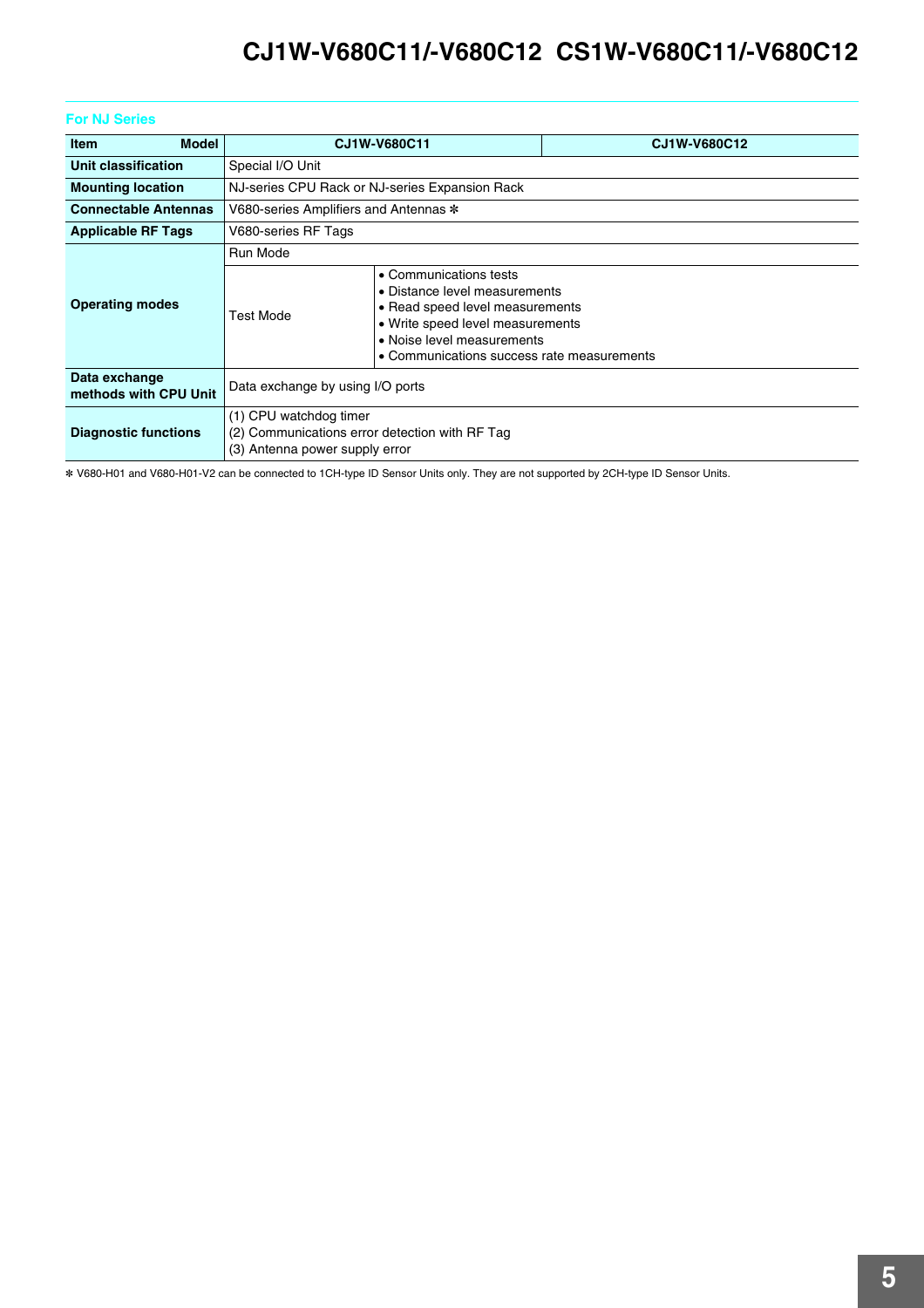## **Communications Function Specifications**

| <b>Model</b><br><b>Item</b>            | CJ1W-V680C11                                                                                                                                                                                                                                                                                                 | CJ1W-V680C12                                                                                                                                                                                                                                                       |  |  |  |  |
|----------------------------------------|--------------------------------------------------------------------------------------------------------------------------------------------------------------------------------------------------------------------------------------------------------------------------------------------------------------|--------------------------------------------------------------------------------------------------------------------------------------------------------------------------------------------------------------------------------------------------------------------|--|--|--|--|
| <b>Communications</b><br>control       | (1) RF Tag Communications Speed (Normal Mode or High-speed Mode)<br>(2) Write Verification Processing<br>(3) Auto Wait Time Setting<br>(4) UID Addition Setting<br>(5) Write Protection Setting<br>(6) Antenna Connection Setting (One-channel ID Sensor Unit (CJ1W-V680C11))<br>(7) Results Monitor Setting |                                                                                                                                                                                                                                                                    |  |  |  |  |
| <b>Commands</b>                        | Read<br>Write<br><b>Bit Set/Bit Clear</b><br>Mask Bit Write<br><b>Calculation Write</b><br>Data Fill<br>Data Check<br>Number of Writes Control<br><b>Read with Error Correction</b><br>Write with Error Correction<br><b>UID Read</b><br>Noise Measurement                                                   | Read<br>Write<br><b>Bit Set/Bit Clear</b><br>Mask Bit Write<br><b>Calculation Write</b><br>Data Fill<br>Data Check<br>Number of Writes Control<br>Copy<br><b>Read with Error Correction</b><br>Write with Error Correction<br><b>UID Read</b><br>Noise Measurement |  |  |  |  |
| <b>Communications</b><br>specification | Single trigger<br>Single auto<br>Repeat auto<br>FIFO trigger *<br>FIFO repeat *<br>Multi-access trigger *<br>Multi-access repeat *                                                                                                                                                                           |                                                                                                                                                                                                                                                                    |  |  |  |  |

\* FIFO trigger, FIFO repeat, Multi-access trigger, and Multi-access repeat specification cannot be used for communicating with V680-D1KP@@ RF Tags.

| Model<br>Item                    | CS1W-V680C11                                                                                                                                                                                                                                                                                                 | CS1W-V680C12                                                                                                                                                                                                                                                       |  |  |  |  |  |
|----------------------------------|--------------------------------------------------------------------------------------------------------------------------------------------------------------------------------------------------------------------------------------------------------------------------------------------------------------|--------------------------------------------------------------------------------------------------------------------------------------------------------------------------------------------------------------------------------------------------------------------|--|--|--|--|--|
| <b>Communications</b><br>control | (1) RF Tag Communications Speed (Normal Mode or High-speed Mode)<br>(2) Write Verification Processing<br>(3) Auto Wait Time Setting<br>(4) UID Addition Setting<br>(5) Write Protection Setting<br>(6) Antenna Connection Setting (One-channel ID Sensor Unit (CS1W-V680C11))<br>(7) Results Monitor Setting |                                                                                                                                                                                                                                                                    |  |  |  |  |  |
| <b>Commands</b>                  | Read<br>Write<br><b>Bit Set/Bit Clear</b><br><b>Mask Bit Write</b><br><b>Calculation Write</b><br>Data Fill<br>Data Check<br>Number of Writes Control<br><b>Read with Error Correction</b><br>Write with Error Correction<br><b>UID Read</b><br>Noise Measurement                                            | Read<br>Write<br><b>Bit Set/Bit Clear</b><br>Mask Bit Write<br><b>Calculation Write</b><br>Data Fill<br>Data Check<br>Number of Writes Control<br>Copy<br><b>Read with Error Correction</b><br>Write with Error Correction<br><b>UID Read</b><br>Noise Measurement |  |  |  |  |  |
| Communications<br>specification  | Single trigger<br>Single auto<br>Repeat auto<br>FIFO trigger *<br>FIFO repeat *<br>Multi-access trigger *<br>Multi-access repeat *                                                                                                                                                                           |                                                                                                                                                                                                                                                                    |  |  |  |  |  |

\* FIFO trigger, FIFO repeat, Multi-access trigger, and Multi-access repeat specification cannot be used for communicating with V680-D1KP@@ RF Tags.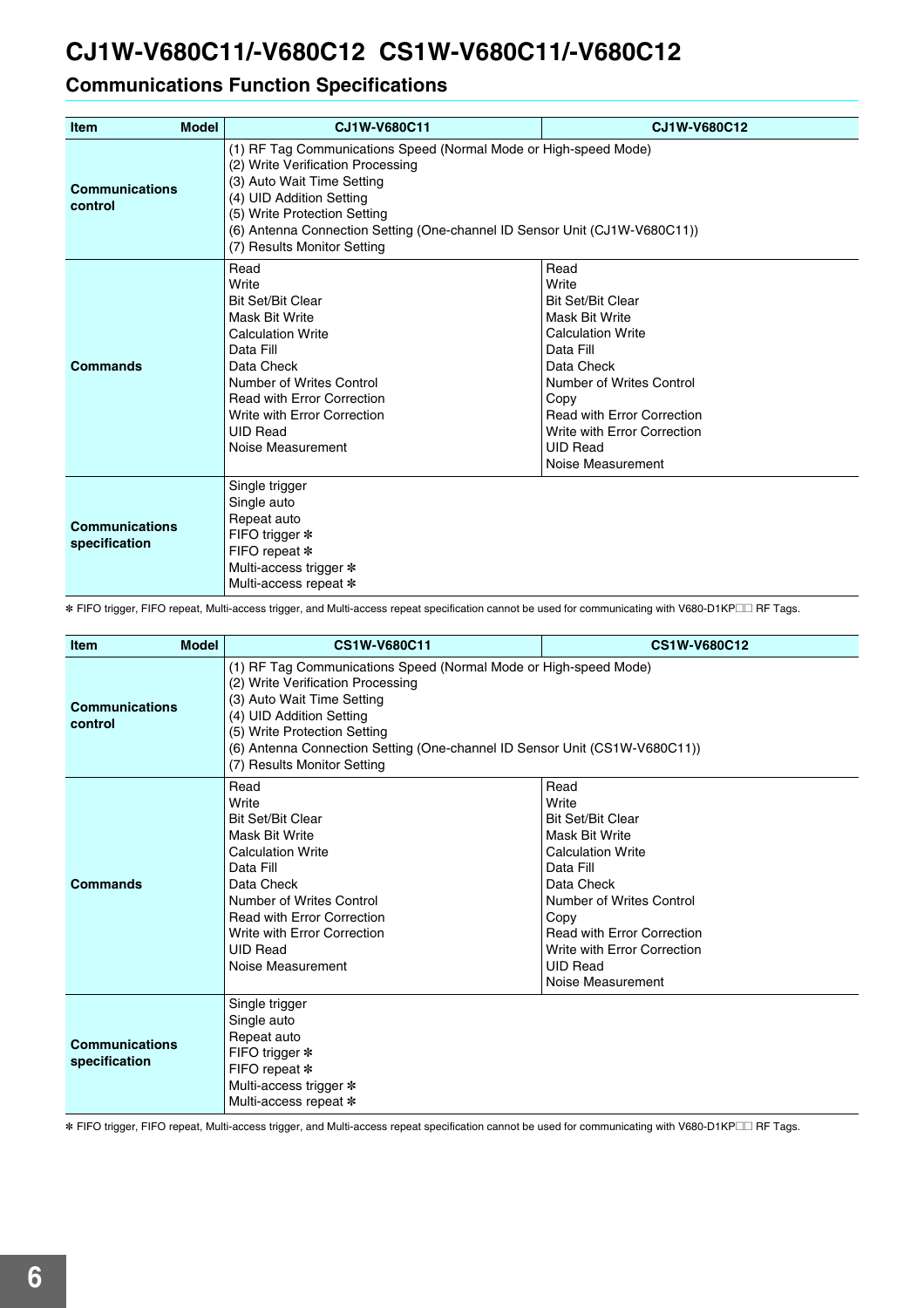### **Connectable Units**

### **When using V680-HS51/-HS52/-HS63/-HS65 Antenna**

|              | <b>NJ System</b> |                          |                 | <b>CJ System</b>         | <b>CS System</b> |                          |
|--------------|------------------|--------------------------|-----------------|--------------------------|------------------|--------------------------|
| <b>Model</b> | <b>CPU unit</b>  | <b>Expansion</b><br>unit | <b>CPU unit</b> | <b>Expansion</b><br>unit | <b>CPU unit</b>  | <b>Expansion</b><br>unit |
| CJ1W-V680C11 | 4 units          | 6 units                  | 4 units         | 4 units                  | N/A              | N/A                      |
| CJ1W-V680C12 | 2 units          | 3 units                  | 2 units         | 2 units                  | N/A              | N/A                      |
| CS1W-V680C11 | N/A              | N/A                      | N/A             | N/A                      | 9 units          | 9 units                  |
| CS1W-V680C12 | N/A              | N/A                      | N/A             | N/A                      | 10 units         | 10 units                 |

### **When using V680-H01-V2 Antenna**

|              | <b>NJ Svstem</b> |                          |                 | <b>CJ System</b>         | <b>CS System</b> |                          |
|--------------|------------------|--------------------------|-----------------|--------------------------|------------------|--------------------------|
| <b>Model</b> | <b>CPU unit</b>  | <b>Expansion</b><br>unit | <b>CPU unit</b> | <b>Expansion</b><br>unit | <b>CPU unit</b>  | <b>Expansion</b><br>unit |
| CJ1W-V680C11 | 2 units          | 2 units                  | 2 units         | unit                     | N/A              | N/A                      |
| CS1W-V680C11 | N/A              | N/A                      | N/A             | N/A                      | 4 units          | 4 units                  |

### **Dimensions**

**(unit: mm)**







### **Related Manuals**

| Man. No | Model                                                                       | Manual name                      | Application                                      | <b>Description</b>                                                                                                                                                                                                        |
|---------|-----------------------------------------------------------------------------|----------------------------------|--------------------------------------------------|---------------------------------------------------------------------------------------------------------------------------------------------------------------------------------------------------------------------------|
| Z271    | V680 series<br>CS1W-V680C11<br>CS1W-V680C12<br>CJ1W-V680C11<br>CJ1W-V680C12 | ID sensor units<br>User's Manual | When connecting to OMRON<br>PLC CS/CJ-series     | Describes the following for the main ID Sensor Unit:<br>• System configuration<br>• Data exchange with CPU units<br>• Functions of ID Sensor Unit<br>• Controlling ID Sensor Unit<br>• Operations when alarm is triggered |
| Z317    | V680 series<br>CJ1W-V680C11<br>CJ1W-V680C12                                 | ID sensor units<br>User's Manual | When connecting to OMRON<br><b>PLC NJ-series</b> | Describes the following for the main ID Sensor Unit:<br>• System configuration<br>• Data exchange with CPU units<br>• Functions of ID Sensor Unit<br>• Controlling ID Sensor Unit<br>• Operations when alarm is triggered |